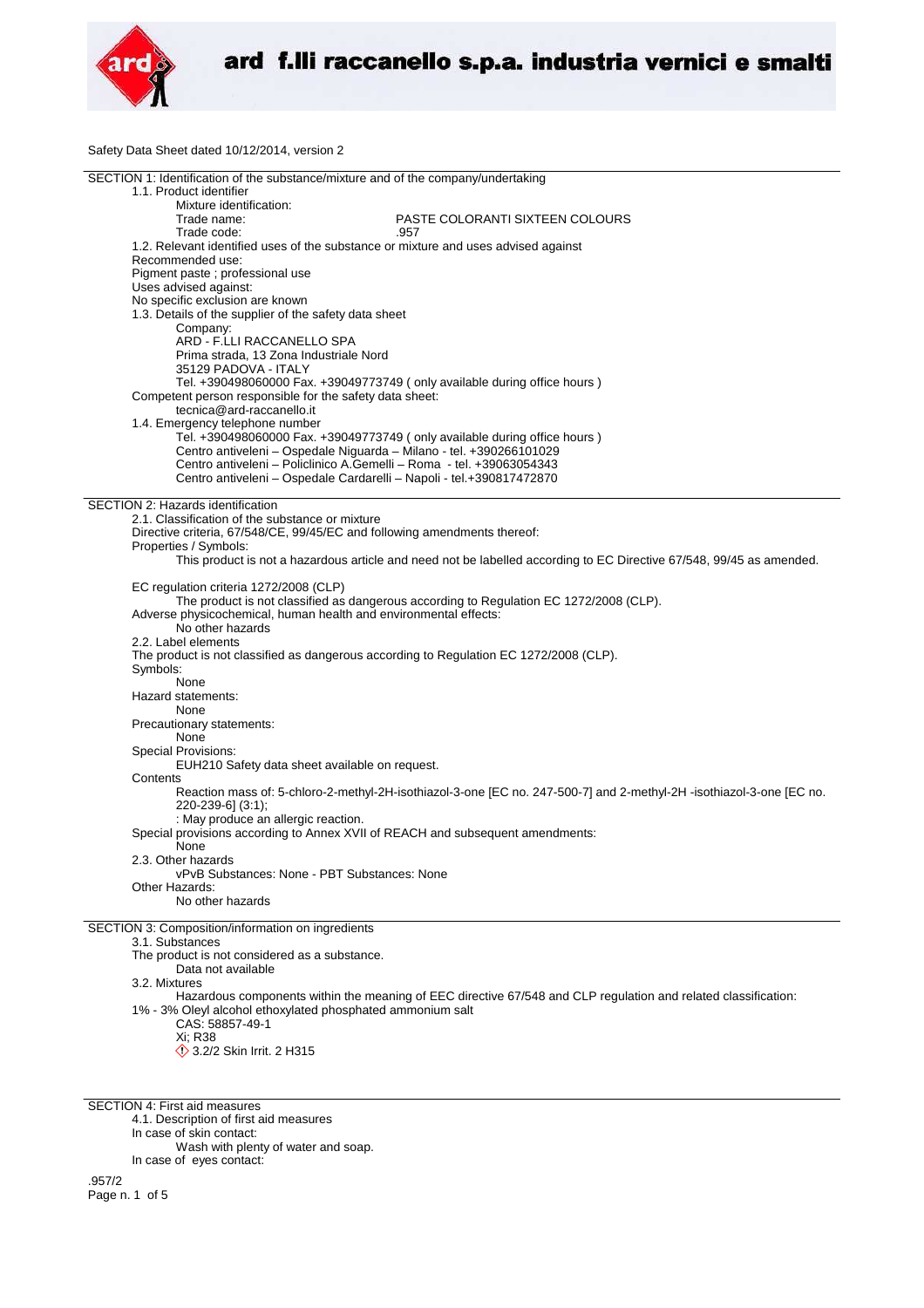Safety Data Sheet

Rinse immediately with plenty of water and seek medical advice.

In case of Ingestion:

Get medical advice/attention if you feel unwell.

In case of Inhalation:

Remove casualty to fresh air and keep warm and at rest. 4.2. Most important symptoms and effects, both acute and delayed

No known symptoms to date.

4.3. Indication of any immediate medical attention and special treatment needed Treatment:

Treat symptomatically.

SECTION 5: Firefighting measures

### 5.1. Extinguishing media

- Suitable extinguishing media:
- Irrelevant, the product is not flammable.
- Extinguishing media which must not be used for safety reasons:
- None in particular.

5.2. Special hazards arising from the substance or mixture

- May produce toxic fumes of carbon monoxide if burning.
	- Do not inhale explosion and combustion gases.
- 5.3. Advice for firefighters
	- Use suitable breathing apparatus .
		- Collect contaminated fire extinguishing water separately. This must not be discharged into drains.

### SECTION 6: Accidental release measures

6.1. Personal precautions, protective equipment and emergency procedures

- Wear personal protection equipment.
- Remove persons to safety.
- See protective measures under point 7 and 8.
- 6.2. Environmental precautions
	- Do not allow to enter into soil/subsoil. Do not allow to enter into surface water or drains.
	- Retain contaminated washing water and dispose it.
- In case of gas escape or of entry into waterways, soil or drains, inform the responsible authorities.
- 6.3. Methods and material for containment and cleaning up
	- Suitable material for taking up: absorbing material, organic, sand.
	- Wash with plenty of water.
- 6.4. Reference to other sections
- See also section 8 and 13

## SECTION 7: Handling and storage

- 7.1. Precautions for safe handling
	- Avoid contact with skin and eyes.
	- Do not eat or drink while working.
- See also section 8 for recommended protective equipment.
- 7.2. Conditions for safe storage, including any incompatibilities
	- Keep away from food, drink and feed.
		- Incompatible materials:
	- None in particular.
	- Instructions as regards storage premises:
	- Adequately ventilated premises.
- 7.3. Specific end use(s)
- 
- None in particular

SECTION 8: Exposure controls/personal protection 8.1. Control parameters Exposure limit(s): There are not occupational exposure limits in accordance to the EU legislation DNEL Values: Data not available PNEC Values: Data not available

8.2. Exposure controls

Eye/ face protection:

Not needed for normal use. Anyway, operate according good working practices.

Skin protection

a) protection for hands:

One-time gloves. b) other:

No special precaution must be adopted for normal use.

Respiratory protection:

Not needed for normal use. Thermal Hazards:

None

Environmental exposure controls:

None

SECTION 9: Physical and chemical properties

9.1. Information on basic physical and chemical properties

.957/2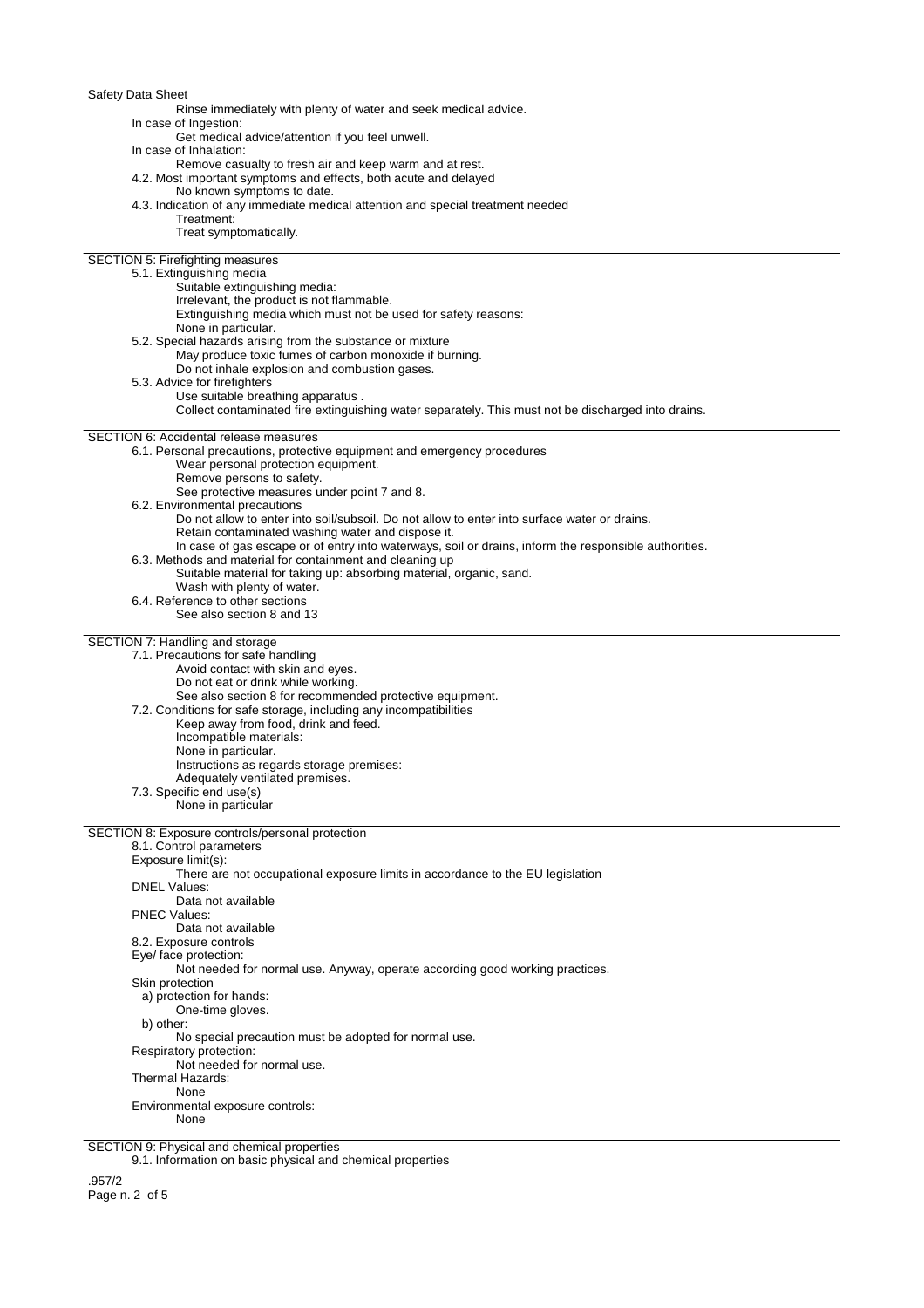| Safety Data Sheet                                                                                                                     |                                                                                                                           |  |
|---------------------------------------------------------------------------------------------------------------------------------------|---------------------------------------------------------------------------------------------------------------------------|--|
| Appearance and colour:                                                                                                                | Fluid dispersion various colors                                                                                           |  |
| Odour:                                                                                                                                | Characteristic: almost odorless                                                                                           |  |
| Odour threshold:<br>pH:                                                                                                               | Data not available<br>10.0                                                                                                |  |
| Melting point / freezing point:                                                                                                       | Data not available                                                                                                        |  |
| Initial boiling point and boiling range:                                                                                              | Data not available                                                                                                        |  |
| Solid/gas flammability:                                                                                                               | Data not available                                                                                                        |  |
| Upper/lower flammability or explosive limits:                                                                                         | Data not available                                                                                                        |  |
| Vapour density:                                                                                                                       | Data not available                                                                                                        |  |
| Flash point:                                                                                                                          | Not flammable                                                                                                             |  |
| Evaporation rate:<br>Vapour pressure:                                                                                                 | Data not available<br>Data not available                                                                                  |  |
| Relative density:                                                                                                                     | 1030 - 2080 g/l a 20°C                                                                                                    |  |
| Solubility in water:                                                                                                                  | Miscible                                                                                                                  |  |
| Solubility in oil:                                                                                                                    | Insoluble                                                                                                                 |  |
| Partition coefficient (n-octanol/water):                                                                                              | Data not available                                                                                                        |  |
| Auto-ignition temperature:                                                                                                            | Data not available                                                                                                        |  |
| Decomposition temperature:<br>Viscosity:                                                                                              | Data not available                                                                                                        |  |
| Explosive properties:                                                                                                                 | 1000 - 10000 cP 20°C<br>Data not available                                                                                |  |
| Oxidizing properties:                                                                                                                 | Data not available                                                                                                        |  |
| 9.2. Other information                                                                                                                |                                                                                                                           |  |
| Miscibility:                                                                                                                          | Data not available                                                                                                        |  |
| Fat Solubility:                                                                                                                       | Data not available                                                                                                        |  |
| Conductivity:                                                                                                                         | Data not available                                                                                                        |  |
| Substance Groups relevant properties: Data not available<br>Note: The data herein refer to QC when the product was put on the market. |                                                                                                                           |  |
|                                                                                                                                       |                                                                                                                           |  |
| SECTION 10: Stability and reactivity                                                                                                  |                                                                                                                           |  |
| 10.1. Reactivity                                                                                                                      |                                                                                                                           |  |
| Stable under normal conditions                                                                                                        |                                                                                                                           |  |
| 10.2. Chemical stability                                                                                                              |                                                                                                                           |  |
| Stable under normal conditions<br>10.3. Possibility of hazardous reactions                                                            |                                                                                                                           |  |
| None                                                                                                                                  |                                                                                                                           |  |
| 10.4. Conditions to avoid                                                                                                             |                                                                                                                           |  |
| Stable under normal conditions.                                                                                                       |                                                                                                                           |  |
| 10.5. Incompatible materials                                                                                                          |                                                                                                                           |  |
| None in particular.                                                                                                                   |                                                                                                                           |  |
| 10.6. Hazardous decomposition products                                                                                                |                                                                                                                           |  |
| None.                                                                                                                                 |                                                                                                                           |  |
| SECTION 11: Toxicological information                                                                                                 |                                                                                                                           |  |
| 11.1. Information on toxicological effects                                                                                            |                                                                                                                           |  |
| Toxicological information of the mixture:                                                                                             |                                                                                                                           |  |
| Data not available                                                                                                                    |                                                                                                                           |  |
| Toxicological information of the main substances found in the mixture:<br>Data not available                                          |                                                                                                                           |  |
|                                                                                                                                       | If not differently specified, the information required in Regulation 453/2010/EC listed below must be considered as N.A.: |  |
| a) acute toxicity;                                                                                                                    |                                                                                                                           |  |
| b) skin corrosion/irritation;                                                                                                         |                                                                                                                           |  |
| c) serious eye damage/irritation;                                                                                                     |                                                                                                                           |  |
| d) respiratory or skin sensitisation;                                                                                                 |                                                                                                                           |  |
| e) germ cell mutagenicity;<br>f) carcinogenicity;                                                                                     |                                                                                                                           |  |
| q) reproductive toxicity;                                                                                                             |                                                                                                                           |  |
| h) STOT-single exposure:                                                                                                              |                                                                                                                           |  |
| i) STOT-repeated exposure:                                                                                                            |                                                                                                                           |  |
| j) aspiration hazard.                                                                                                                 |                                                                                                                           |  |
|                                                                                                                                       |                                                                                                                           |  |
| SECTION 12: Ecological information<br>12.1. Toxicity                                                                                  |                                                                                                                           |  |
|                                                                                                                                       | Adopt good working practices, so that the product is not released into the environment.                                   |  |
| Data not available                                                                                                                    |                                                                                                                           |  |
| 12.2. Persistence and degradability                                                                                                   |                                                                                                                           |  |
| Data not available                                                                                                                    |                                                                                                                           |  |
| 12.3. Bioaccumulative potential                                                                                                       |                                                                                                                           |  |
| Data not available<br>12.4. Mobility in soil                                                                                          |                                                                                                                           |  |
| Data not available                                                                                                                    |                                                                                                                           |  |
| 12.5. Results of PBT and vPvB assessment                                                                                              |                                                                                                                           |  |
| vPvB Substances: None - PBT Substances: None                                                                                          |                                                                                                                           |  |
| 12.6. Other adverse effects                                                                                                           |                                                                                                                           |  |
| None                                                                                                                                  |                                                                                                                           |  |

# SECTION 13: Disposal considerations

13.1. Waste treatment methods

Recover if possible. In so doing, comply with the local and national regulations currently in force.

.957/2 Page n. 3 of 5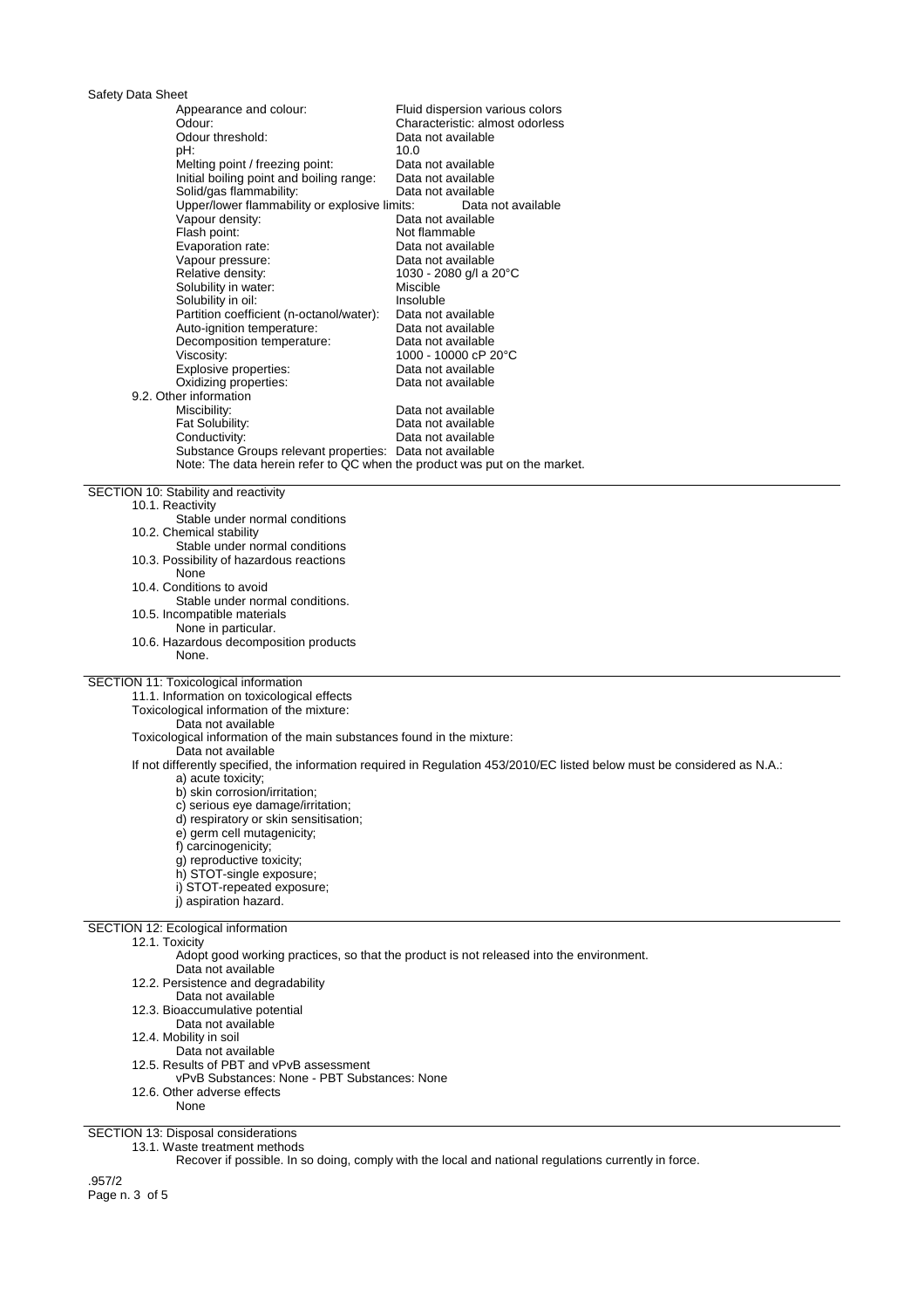Safety Data Sheet

#### Waste should not be disposed of by release to sewers.

Contaminated packaging thinners and cleaning diluents must be landfilled.

| SECTION 14: Transport information<br>14.1. UN number                                                                                                                                               |  |
|----------------------------------------------------------------------------------------------------------------------------------------------------------------------------------------------------|--|
| Not classified as dangerous in the meaning of transport regulations.<br>14.2. UN proper shipping name                                                                                              |  |
| Data not available<br>14.3. Transport hazard class(es)                                                                                                                                             |  |
| Data not available<br>14.4. Packing group                                                                                                                                                          |  |
| Data not available<br>14.5. Environmental hazards                                                                                                                                                  |  |
| Data not available                                                                                                                                                                                 |  |
| 14.6. Special precautions for user<br>Data not available                                                                                                                                           |  |
| 14.7. Transport in bulk according to Annex II of MARPOL73/78 and the IBC Code<br>Data not available                                                                                                |  |
| SECTION 15: Regulatory information<br>15.1. Safety, health and environmental regulations/legislation specific for the substance or mixture                                                         |  |
| Dir. 67/548/EEC (Classification, packaging and labelling of dangerous substances).                                                                                                                 |  |
| Dir. 99/45/EEC (Classification, packaging and labelling of dangerous preparations).<br>DIR.2004/42/CE. Unsuitable                                                                                  |  |
| Regulation (EU) No 528/2012 and subsequent amendments.<br>Dir. 98/24/EC (Risks related to chemical agents at work).                                                                                |  |
| Directive 2000/39/CE (Occupational exposure limit values) and subsequent modifications: 2004/37/CE, 2006/15/CE and<br>2009/161/UE.                                                                 |  |
| Dir. 2006/8/EC<br>Regulation (EC) n. 1907/2006 (REACH)                                                                                                                                             |  |
| Regulation (EC) n. 1272/2008 (CLP)<br>Regulation (EC) n. 790/2009 (ATP 1 CLP) and (EU) n. 758/2013                                                                                                 |  |
| Regulation (EU) n. 453/2010 (Annex I)                                                                                                                                                              |  |
| Regulation (EU) n. 286/2011 (ATP 2 CLP)<br>Regulation (EU) n. 618/2012 (ATP 3 CLP)                                                                                                                 |  |
| Restrictions related to the product or the substances contained according to Annex XVII Regulation (EC) 1907/2006 (REACH)<br>and subsequent modifications:                                         |  |
| None<br>Where applicable, refer to the following regulatory provisions :                                                                                                                           |  |
| Directive 2003/105/CE ('Activities linked to risks of serious accidents') and subsequent amendments.<br>Regulation (EC) nr 648/2004 (detergents).<br>1999/13/EC (VOC directive)                    |  |
| 15.2. Chemical safety assessment<br>No                                                                                                                                                             |  |
| SECTION 16: Other information                                                                                                                                                                      |  |
| Full text of phrases referred to in Section 3:<br>R38 Irritating to skin.                                                                                                                          |  |
| H315 Causes skin irritation.<br>Paragraphs modified from the previous revision:                                                                                                                    |  |
| SECTION 1: Identification of the substance/mixture and of the company/undertaking                                                                                                                  |  |
| SECTION 2: Hazards identification<br>SECTION 3: Composition/information on ingredients                                                                                                             |  |
| SECTION 4: First aid measures<br>SECTION 8: Exposure controls/personal protection                                                                                                                  |  |
| SECTION 9: Physical and chemical properties<br><b>SECTION 15: Regulatory information</b>                                                                                                           |  |
| This document was prepared by a competent person who has received appropriate training.                                                                                                            |  |
| Main bibliographic sources:<br>The ECHA database on registered substances.                                                                                                                         |  |
| ESIS- European chemical Substances Information System.<br>eChemPortal- the global portal to Information on Chemical Substance.                                                                     |  |
| GESTIS substance database.<br>Insert further consulted bibliography                                                                                                                                |  |
| The information contained herein is based on our state of knowledge at the above-specified date. It refers solely to the product                                                                   |  |
| indicated and constitutes no guarantee of particular quality.<br>It is the duty of the user to ensure that this information is appropriate and complete with respect to the specific use intended. |  |
| This MSDS cancels and replaces any preceding release.<br>Safety data Sheet available on request.                                                                                                   |  |
| Legend of acronyms and abbreviations used in the safety data sheet:<br>ADR:<br>European Agreement concerning the International Carriage of Dangerous Goods by Road.                                |  |
| CAS:<br>Chemical Abstracts Service (division of the American Chemical Society).<br>CLP:<br>Classification, Labeling, Packaging.                                                                    |  |
| DNEL:<br>Derived No Effect Level.<br>EC50:<br>Median effective concentration expected to produce a certain effect in 50% of test                                                                   |  |
|                                                                                                                                                                                                    |  |

.957/2 Page n. 4 of 5